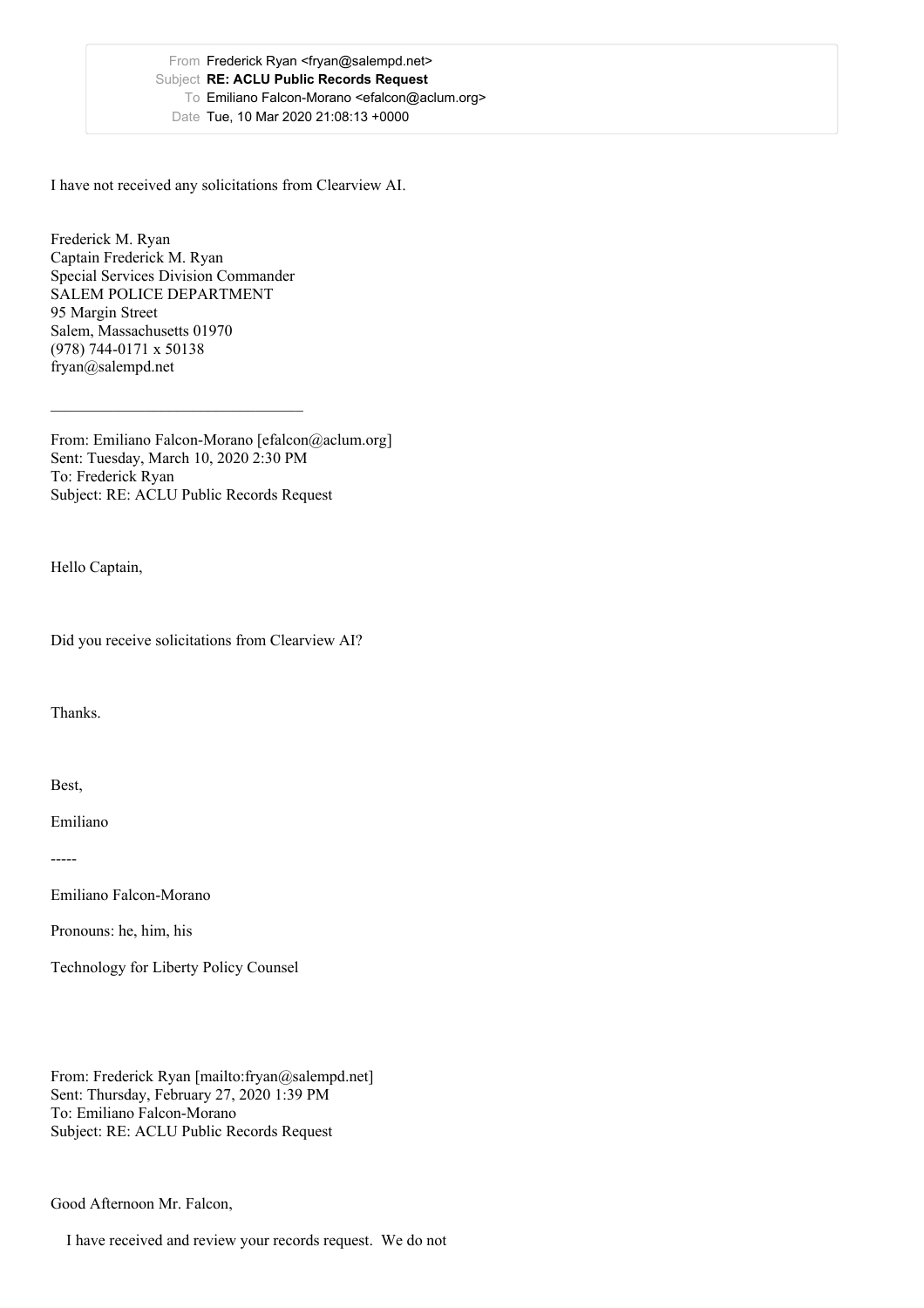currently use Clearview AI or any other facial recognition companies or products. We have been involved in webinars that show the advantages of these types of products. I have attached the three (3) email exchanges relating to these for your review. Otherwise, we do not have any other records relating to your request. If you have any questions, please call or email me.

Sincerely,

Frederick M. Ryan

Captain Frederick M. Ryan Special Services Division Commander SALEM POLICE DEPARTMENT 95 Margin Street Salem, Massachusetts 01970 (978) 744-0171 x 50138 fryan@salempd.net

From: Emiliano Falcon-Morano [efalcon@aclum.org] Sent: Friday, February 14, 2020 2:23 PM To: Records Cc: Taïsha Lazare Subject: ACLU Public Records Request

Good Afternoon,

Please see attached.

Best,

Emiliano

------

Emiliano Falcon-Morano

Pronouns: he, him, his

Policy Counsel

Technology for Liberty Program

American Civil Liberties Union of Massachusetts

211 Congress Street, Boston, MA 02110

617.482.3170 x402 | efalcon@aclum.org

Website 4GhGJYNgjouKmKLBVO2SC20z9o8gJTdeqEDRKaRbiAKe\_C3xEaE8Am9aa\_aoMlOWPOFQ-bv2 wLpUrsJsmPu8SbqYkd8YJ48iHdhHxWlIYtg3vtkpjPjgudv4i7l&typo=1> | Twitter ass&c=E,1,x9ljW71bqSGAIkHf63zp73lcybQyDXeb9hvdBT8lLd7OaygHiDDW-Qt9UIkdYf